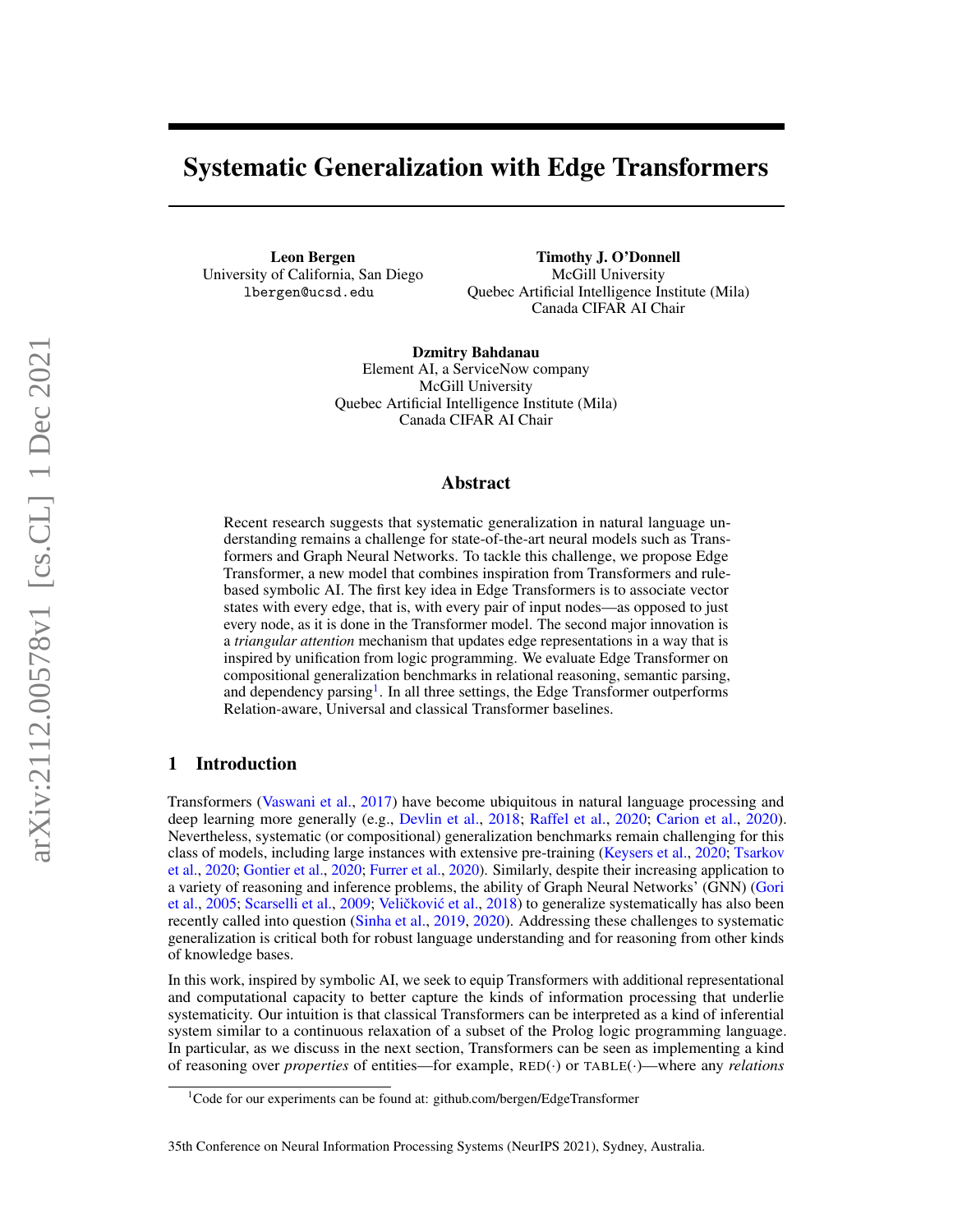required for such reasoning—for example PART-OF $(\cdot, \cdot)$  or GRANDMOTHER $(\cdot, \cdot)$ —are inferred on the fly with the self-attention mechanism.

Building on this intuition, in this work we propose *Edge Transformers*, a generalization of the Transformer model that uses a novel *triangular attention* mechanism that is inspired by a much more general family of inferential rules.

To achieve this, we endow the Edge Transformer with a 3D tensor state such that every *edge*, that is, every pair of input nodes, contains a vector that represents relations between the two nodes. The updates of each edge are computed using all adjacent edges in a way that is directly inspired by unification in logic programming. While the use of edge features or even dynamic edge states can be found in the Transformer and GNN literatures [\(Shaw et al.,](#page-12-7) [2018;](#page-12-7) [Gilmer et al.,](#page-11-4) [2017;](#page-11-4) [Gong and](#page-11-5) [Cheng,](#page-11-5) [2019\)](#page-11-5), to the best of our knowledge such triangular updates are novel to our approach.

We evaluate the Edge Transformers on three recently proposed compositional generalization challenges. First, on the graph version of the CLUTRR relational reasoning challenge [\(Sinha et al.,](#page-12-5) [2019\)](#page-12-5), our model displays stronger systematic generalization than Graph Attention Networks (Veličković [et al.,](#page-12-4) [2018\)](#page-12-4) and Relation-aware Transformers [\(Shaw et al.,](#page-12-7) [2018\)](#page-12-7). Second, on both dependency parsing and semantic parsing versions [\(Goodwin et al.,](#page-11-6) [2021a\)](#page-11-6) of the Compositional Freebase Questions benchmark [\(Keysers et al.,](#page-11-0) [2020\)](#page-11-0) our model achieves a higher parsing accuracy than that of classical Transformers and BiLSTMs. Last but not least, Edge Transformer achieves state-of-the-start performance of 87.4% on the COGS benchmark for compositional generalization in semantic parsing.

# 2 Intuitions

A Transformer operates over a set of n entities—such as words in a sentence—which we represent as *nodes* in a graph like those displayed on the left-hand side of Figure [1.](#page-2-0) Each node is associated with a d-dimensional *node-state*  $X(i)$  for  $i \in n$ , which can be thought of as the output associated with applying some function to the node—that, a representation of node *properties*. In transformers, computation proceeds by sequentially associating each node with a number  $l$  of node-states, with each state updated from node states at the preceding layer via the attention mechanism.

Adopting a Prolog-like notation, we could write the fundamental inferential process implemented by the transformer architecture as

$$
X^{l+1}(1) \vdash_{\mathcal{A}} X^l(1), X^l(2), \dots, X^l(n). \tag{1}
$$

In logic programming, the turnstile symbol  $\vdash$  means that whenever the right-hand side of the expression is true, the left-hand side must be true. In our interpretation of Transformers, the inference rules expressed by  $\vdash_A$  are learned via the attention mechanism A, as is the meaning of each property  $X^l(\cdot)$ . Classical transformers can therefore be interpreted as an architecture specialized to learning how entity properties can be inferred from the properties of other entities.

Despite the power of this mechanism, it still has noteworthy limitations. In particular, for many practical reasoning and NLU tasks systems must learn dependencies between *relations*, such as family relations: MOTHER(x, y) and MOTHER(y, z) implies GRANDMOTHER(x, z). Such a general reasoning problem might be expressed in Prolog-like notation as follows.

$$
X^{l+1}(1,2) \vdash_{\mathcal{A}} X^{l}(1,1), X^{l}(1,2), \dots, X^{l}(2,1), X^{l}(2,2), \dots
$$
 (2)

It is of course possible for classical transformers to capture such reasoning patterns. But for them to do so, each transformer state  $X^{l+1}(1)$  must encode **both** the properties of the relation itself, that is, MOTHER( $\cdot, \cdot$ ) versus GRANDMOTHER( $\cdot, \cdot$ )—as well as all target nodes x with which node 1 stands in the relation, that is MOTHER $(1, x)$ . In other words, to encode relations a classical transformer must use its state representations for two distinct purposes. This mixing of concerns places a high burden on the learning, and we hypothesize that the resulting inductive bias hinders the ability of this class of models to generalize systematically.

To address this problem we propose that the fundamental object represented by the model should not be a state associated with a node but, rather, states associated with edges, like those displayed on the right of Figure [1.](#page-2-0) Such edge representations in turn are updated based on an attention mechanism which attends to other edges. This mechanism is inspired by the process of unification in logic programming. Critical to an inference rule such as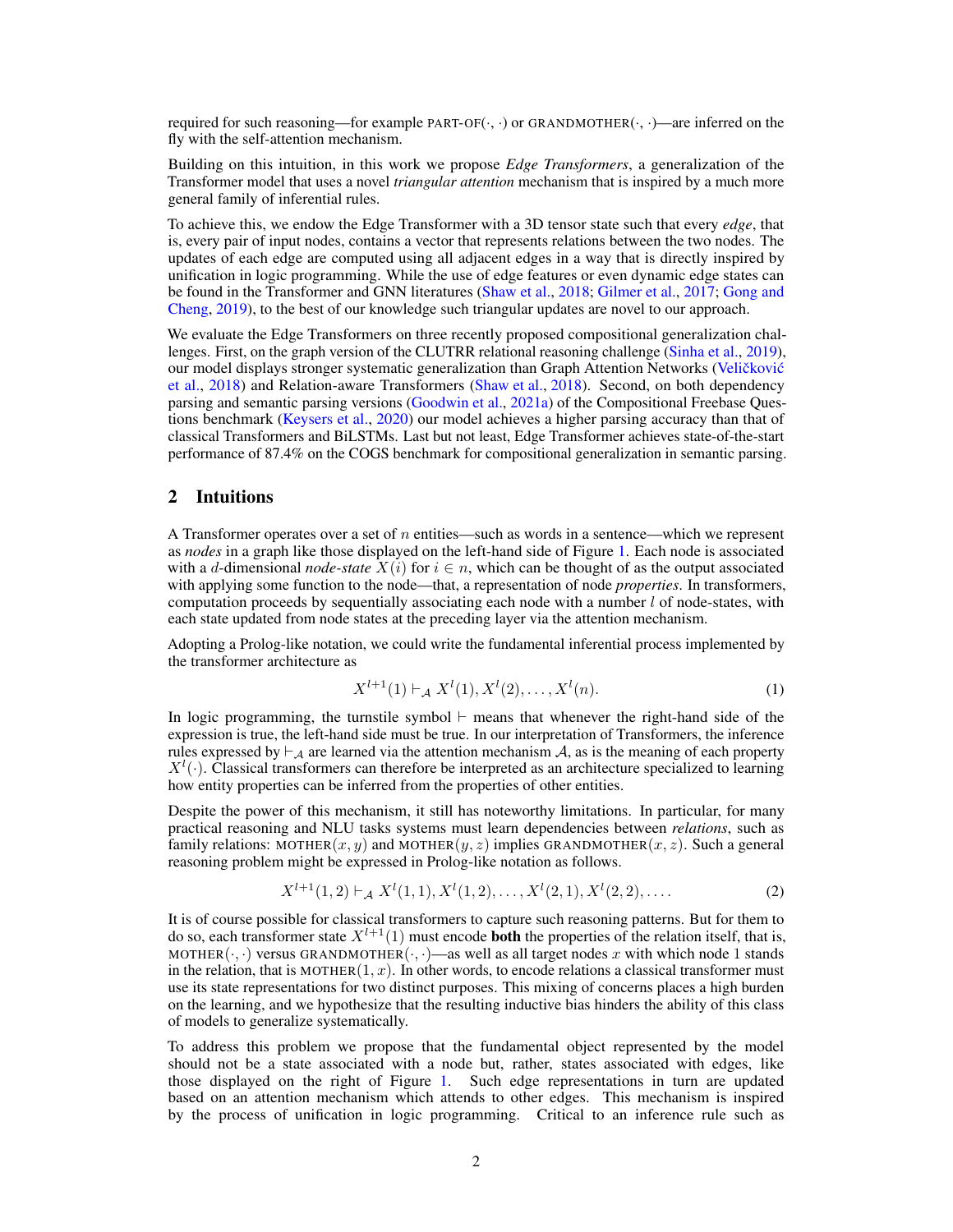<span id="page-2-0"></span>

Figure 1: Left: Transformer self-attention computes an update  $a_3$  for the node 3 by mixing value vectors  $v_i$  associated with each node i with attention weights  $\alpha_i$ . Right: triangular attention computes an update  $a_{12}$  for the edge (1, 2) by mixing value vectors  $v_{12}$  computed for each triangle (1, l, 2) with attention weights  $\alpha_{1l2}$ . Values  $v_3$ ,  $v_{112}$ ,  $v_{122}$  and their contributions are not shown for simplicity.

GRANDMOTHER $(x, y) \vdash_{\mathcal{A}}$  MOTHER $(x, z)$  MOTHER $(z, y)$  is the fact that the two predicates on the right hand side of this rule share a variable z. Successfully inferring GRANDMOTHER $(x, y)$  which involve finding a binding for z which satisfies both MOTHER( $z, y$ ) and MOTHER( $x, z$ )—a process which is handled by *unification* in logic programming. We believe that this is a fundamental aspect of relational reasoning and to capture this we make use of a form of attention which we call *triangular attention* and which we further describe in the next section.

# <span id="page-2-4"></span>3 Edge Transformers

An edge transformer operates on a complete graph with n nodes and  $n^2$  directed edges (we allow self-connections) labeled with d-dimensional feature vectors. An edge transformer state therefore is a 3-dimensional tensor  $X \in \mathbb{R}^{n,n,d}$  that consist of edges states  $X(i, j)$  corresponding to every edge  $(i, j), i, j \in [1, n]$ . We will also write  $x_{ij}$  for each edge state. An edge transformer layer computes

$$
X' = \text{FFN}(\text{LN}(X + \text{TriangularAttention}(\text{LN}(X))))\tag{3}
$$

Here,  $FFN(X)$  is a fully-connected feed-forward network with one hidden layer of  $4 \cdot d$  units that is applied independently to each edge state  $x_{ij}$ , LN stands for the layer normalization mechanism [\(Ba](#page-10-2) [et al.,](#page-10-2) [2016\)](#page-10-2) which rescales activations of each feature  $f \in [1, d]$  across its occurrences in edge states  $x_{ij}$ . Equation [3](#page-2-1) follows the familiar structure of transformer [\(Vaswani et al.,](#page-12-0) [2017\)](#page-12-0) computations with two important differences: (a) It uses a 3D-tensor state instead of a matrix state; and (b) it makes use of a novel triangular attention mechanism that we describe below.

For a single edge state  $x_{ij}$  a single-head triangular attention update outputs a vector  $a_{ij}$  that is computed as follows:

$$
a_{ij} = W^o \sum_{l \in [1,n]} \alpha_{ilj} v_{ilj},\tag{4}
$$

$$
\alpha_{ilj} = \underset{l \in [1,n]}{\text{softmax}} q_{il} k_{lj} / \sqrt{d},\tag{5}
$$

<span id="page-2-3"></span><span id="page-2-2"></span><span id="page-2-1"></span>
$$
q_{il} = W^q x_{il},\tag{6}
$$

$$
k_{lj} = W^k x_{lj},\tag{7}
$$

$$
v_{ilj} = V^1 x_{il} \odot V^2 x_{lj},\tag{8}
$$

where  $\odot$  stands for elementwise multiplication, and  $W^q, W^k, W^o, V^1, V^2 \in \mathbb{R}^{d,d}$  are matrices that are used to produce key, query, output and value vectors  $k_{il}$ ,  $q_{lj}$ ,  $a_{ij}$  and  $v_{ilj}$  respectively. Here and in the rest of the paper we omit bias terms for clarity.

Informally, updates associated with an edge  $(i, j)$  proceed by aggregating information across all pairs of edges that share a node l, that is, all pairs  $(i, l)$  and  $(l, j)$ . The updated edge value,  $a_{ij}$ , is an attention-weighted mixture of contributions from each such pair of edges. Figure [1](#page-2-0) visualizes some of the key differences between transformer and edge transformer computations. Note that edges  $(i, j)$ ,  $(i, l)$ , and  $(l, j)$  form a triangle in the figure—hence the name of our attention mechanism.

We define a multi-head generalization of the above mechanism in a way similar to the implementation of multi-head attention in vanilla transformers. Specifically, each head  $h \in [1, m]$  will perform Edge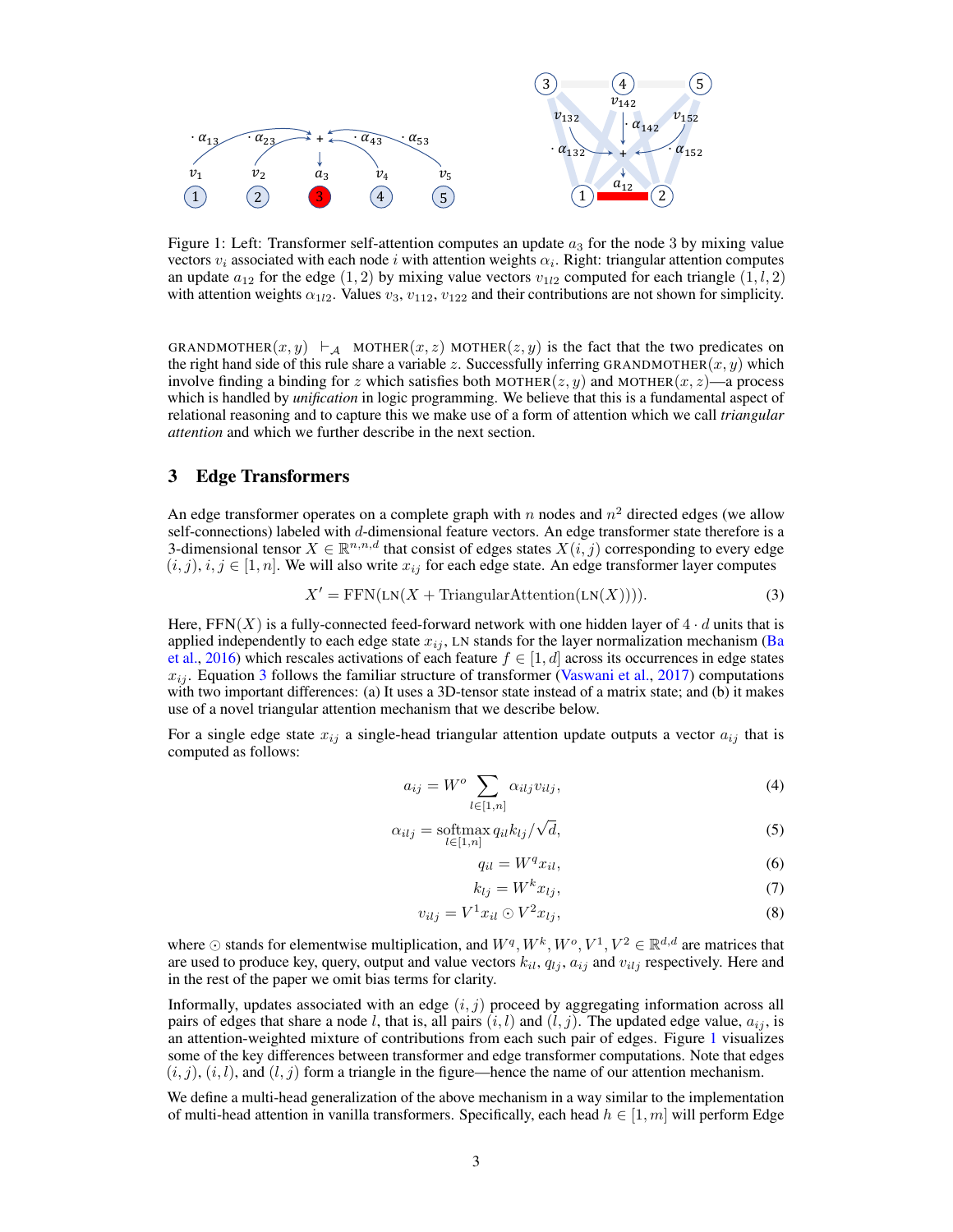<span id="page-3-0"></span>

reasoning scenarios for the CLUTRR benchmark, with the relation length of 3 (top) and 6 (bottom). Figure 2: Illustrations of the benchmarks that we use to evaluate the Edge Transformer. (A) Relational (B) Dependency parsing for Compositional Freebase Questions (CFQ; reproduced with permission, [Goodwin et al.,](#page-11-7) [2021b\)](#page-11-7). (C) SPARQL query and the corresponding question from the CFQ semantic parsing dataset. (D) graph representations of COGS semantic parses [\(Ontanón et al.,](#page-11-8) [2021\)](#page-11-8).

Attention using the smaller corresponding matrices  $W^q, W^k, V^1, V^2 \in \mathbb{R}^{d,d/m}$ , and the joint output  $a_{ij}$  will be computed by multiplying a concatenation of the heads' output by  $W^o$ :

$$
a_{ij} = W^o \left[ a_{ij}^1; \dots; a_{ij}^m \right]. \tag{9}
$$

In practice a convenient way to implement an efficient batched version of edge attention is using the Einstein summation operation which is readily available in modern deep learning frameworks.

**Tied & Untied Edge Transformer** Edge Transformer layers can be stacked with or without tying weights across layers. By default we tie the weights in a way similar to Universal Transformer [\(Dehghani et al.,](#page-10-3) [2019\)](#page-10-3). We will refer to the version with weights untied as Untied Edge Transformer.

**Input & Output** The Edge Transformer's initial state  $X^0$  is defined differently for different applications. When the input is a labeled graph with (possibly null) edge labels, the initial state  $x_{ij}^0$  is produced by embedding the labels with a trainable embedding layer. When the input is a sequence, such as for example a sequence of words or tokens  $t_i$ , self-edges  $x_{ii}^0$  are initialized with the embedding for token  $t_i$ , and all edges  $x_{ij}^0$  are initialized with a relative position embedding [\(Shaw](#page-12-7) [et al.,](#page-12-7) [2018\)](#page-12-7):

<span id="page-3-1"></span>
$$
x_{ij}^0 = \begin{cases} e(t_i) + a(0) & \text{if } i = j \\ a(i - j) & \text{if } i \neq j \end{cases}
$$
 (10)

where e is a trainable d-dimensional embedding layer, and  $a(i - j)$  is a relative position embedding for the position difference  $i - j$ .

To produce a graph-structured output with Edge Transformer, a linear layer with cross-entropy loss can be used for every edge  $(i, j)$ . For classification problems with a single label for the entire input the label can be associated with one of the edges, or edge representations can be pooled.

Lastly, an encoder-decoder version of Edge Transformer can be used to perform sequence-to-sequence transduction. Our approach follows that used with the original Transformer architecture [\(Vaswani](#page-12-0) [et al.,](#page-12-0) [2017\)](#page-12-0). First, an encoder Edge Transformer processes the question and produces a 3D tensor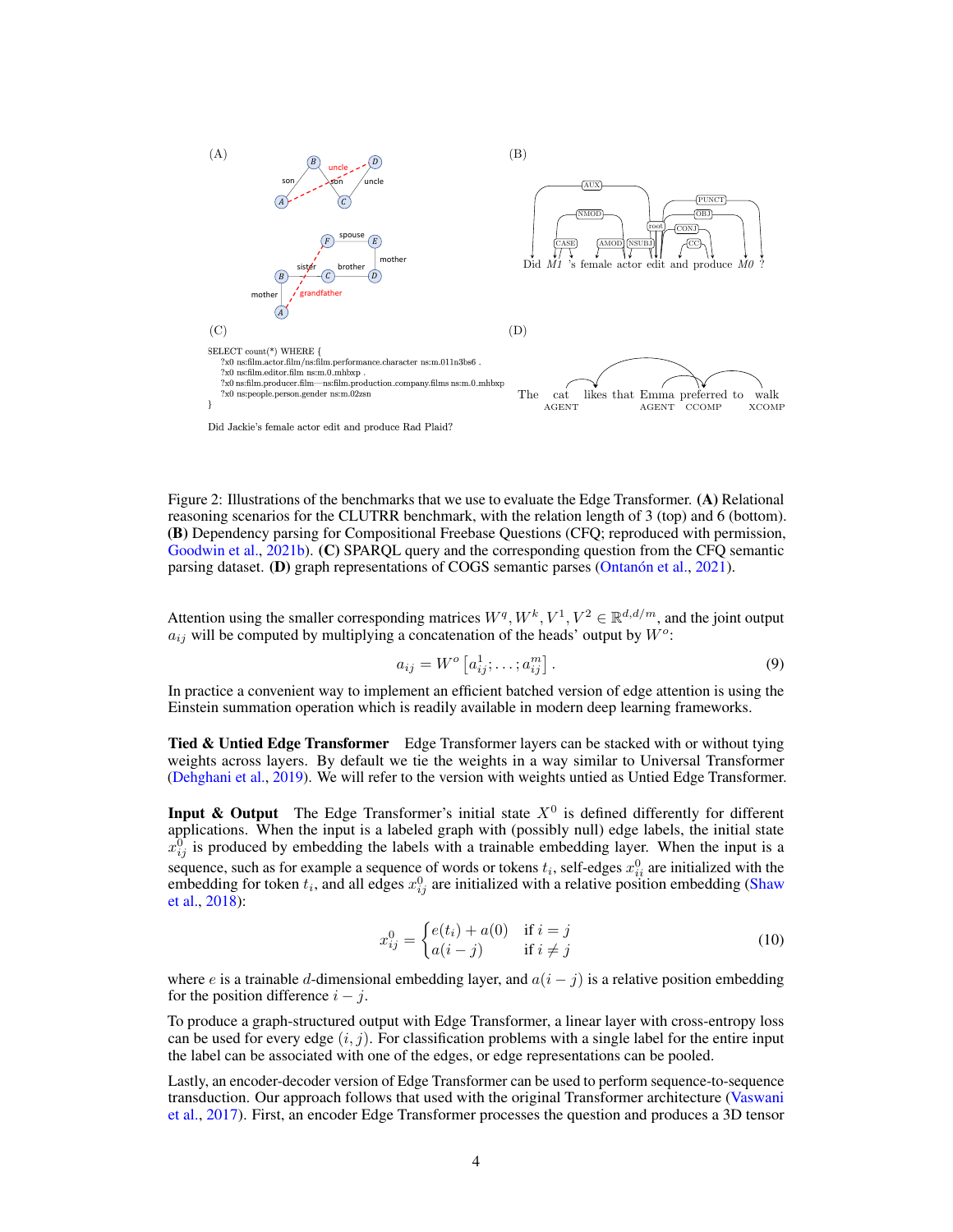<span id="page-4-0"></span>Table 1: Hyperparameter settings for the Edge Transformer and for the baselines. L is the number of layers, d is the dimensionality, h is the number of heads, B is the batch size,  $\rho$  is the learning rate, T is training duration. For CFQ, "dep." stands for dependency parsing and "sem." stands for semantic parsing.

| Model                 | Task          |   | d.  | h.             | B                    | $\rho$            | T          |
|-----------------------|---------------|---|-----|----------------|----------------------|-------------------|------------|
| Edge Transformer      | <b>CLUTRR</b> | 8 | 200 | 4              | 400                  | $1 \cdot 10^{-3}$ | 50 epochs  |
| RAT                   | <b>CLUTRR</b> | 8 | 320 | 8              | 200                  | $1 \cdot 10^{-3}$ | 50 epochs  |
| <b>RRAT</b>           | <b>CLUTRR</b> | 6 | 320 | 8              | 200                  | $1 \cdot 10^{-3}$ | 50 epochs  |
| Edge Transformer      | CFO dep.      |   | 360 | $\overline{4}$ | $5 \cdot 10^2$ words | $1 \cdot 10^{-3}$ | 8000 steps |
| Transformer           | CFQ dep.      |   | 360 | $\overline{4}$ | $1 \cdot 10^3$ words | $1 \cdot 10^{-3}$ | 8000 steps |
| Universal Transformer | CFQ dep.      | 8 | 360 | $\overline{4}$ | $5 \cdot 10^2$ words | $1 \cdot 10^{-3}$ | 8000 steps |
| Edge Transformer      | CFO sem.      | 6 | 256 | 8              | 64                   | $6 \cdot 10^{-4}$ | 100 epochs |
| Universal Transformer | CFO sem.      | 4 | 256 | 8              | 64                   | $6 \cdot 10^{-4}$ | 100 epochs |
| Edge Transformer      | COGS          | 3 | 64  | $\overline{4}$ | 100                  | $5 \cdot 10^{-4}$ | 200 epochs |

state  $x_{enc}$ . Next, the decoder Edge Transformer generates output tokens one by one, left-to-right. To produce the output distribution for the token we feed the state of the loop edge  $(i, i)$  through a linear layer. To connect the decoder to the encoder we insert  $x_{enc}$  into the decoder's initial state. This operation is the Edge Transformer's equivalent to how the Transformer decoder cross-attends to the Transformer encoder's hidden states. To compute training log-likelihoods we adapt the Transformer decoder's causal masking approach to our triangular attention mechanism.

# <span id="page-4-1"></span>4 Experiments

In our experiments we compare the systematic generalization ability of Edge Transformers to that of Transformers [\(Vaswani et al.,](#page-12-0) [2017\)](#page-12-0), Universal Transformers [\(Dehghani et al.,](#page-10-3) [2019\)](#page-10-3), Relation-aware Transformers [\(Shaw et al.,](#page-12-7) [2018\)](#page-12-4), Graph Attention Networks (Veličković et al., 2018) and other baselines. We focus on three synthetic benchmarks with carefully controlled train-test splits, Compositional Language Understanding and Text-based Relational Reasoning (CLUTRR), proposed by [Sinha et al.](#page-12-5) [\(2019\)](#page-12-5), Compositional Freebase Questions (CFQ) proposed by [Keysers et al.](#page-11-0) [\(2020\)](#page-11-0) and Compositional Generation Challenge based on Semantic Interpretation (COGS) by [Kim and](#page-11-9) [Linzen](#page-11-9) [\(2020\)](#page-11-9). Systematic generalization refers to the ability to recombine known primitive units in novel combinations. These three benchmarks match test and train in terms of primitive atoms used and rules of combination, but test on novel combinations of atoms not seen in train. These benchmarks are thus appropriate for assessing whether Edge Transformers have a greater ability to generalize systematically than existing models.

In all tables we report mean  $\pm$  standard error over multiple runs. For details on the hyperparameter search procedure see Appendix A. For the chosen hyperparameter settings see Table [1.](#page-4-0)

#### 4.1 Relational Reasoning on Graphs

In the first round of experiments, we use the CLUTRR benchmark proposed by [Sinha et al.](#page-12-5) [\(2019\)](#page-12-5). CLUTRR evaluates the ability of models to infer unknown familial relations between individuals based on sets of given relations. For example, if one knows that A is a son of B, C is a son of B and C has an uncle called D, one can infer that D must also be the uncle of A (see Figure [2,](#page-3-0) A). The authors propose training models on scenarios that require a small number (2, 3 or 4) of supporting relations to infer the target relation and test on scenarios where more (up to 10) supporting relations are required. We will refer to the number of inferential steps required to prove the target relation as the *relation length* k. For relation lengths  $k = 2, 3, 4$ , we train models on the original CLUTRR training set from [Sinha et al.](#page-12-5) [\(2019\)](#page-12-5), which contains 15k examples. For relation lengths  $k = 2, 3$ , we generate a larger training set containing  $35k$  examples using [Sinha et al.](#page-12-5) [\(2019\)](#page-12-5)'s original code, allowing us to measure systematic generalization performance with less variance. We use the noiseless (only the required facts are included) graph-based version of the challenge, where the input is represented as a labeled graph, and the model's task is to label a missing edge in this graph.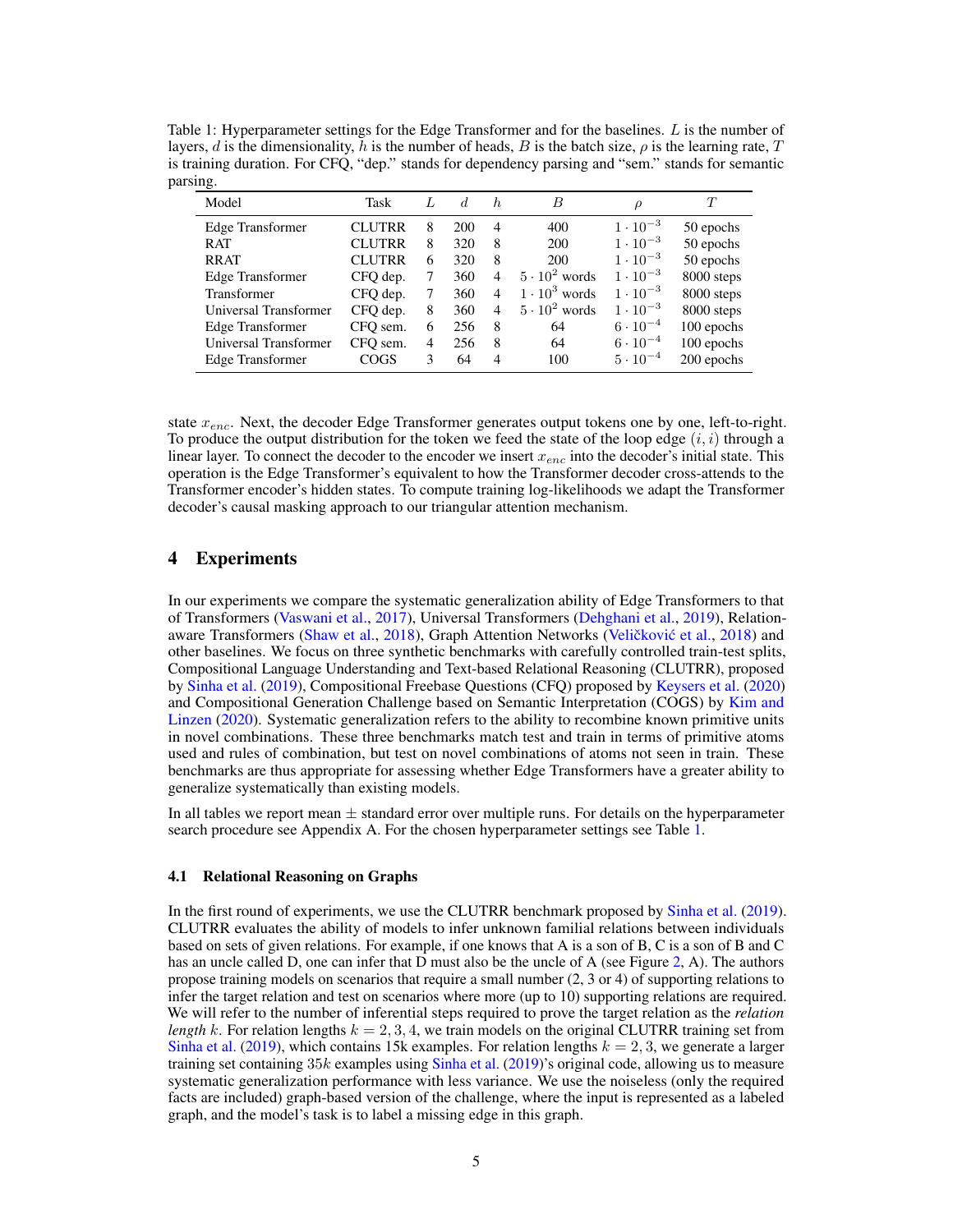<span id="page-5-0"></span>

Figure 3: Relation prediction accuracy on CLUTRR for test relations of lengths  $k \in [2, 10]$ . GAT results from [Sinha et al.](#page-12-5) [\(2019\)](#page-12-5) (only shown for the  $k = 2, 3, 4$  task, as the  $k = 2, 3$  training set was regenerated). Edge, Relation-Aware (RAT), Relation-updating Relation-aware (RRAT) Transformer results are averaged over 10 runs.

We create the Edge Transformer's initial state  $X<sup>0</sup>$  by embedding edge labels. We apply a linear layer to the final representation  $x_{ij}^L$  of the query edge  $(i, j)$  in order to produce logits for a cross-entropy loss. Our main baseline is a Relation-aware Transformer (RAT) (RT; [Shaw et al.,](#page-12-7) [2018\)](#page-12-7), a Transformer variant that can be conditioned on arbitrary graphs. Edges for RAT are initialized by embedding edge labels, and nodes are initialized with zero vectors. Logits are computed by applying a linear layer to concatenated representations of the nodes that occur in the queried edge. We also compare against a variant of RAT which updates both nodes and edges. For this Relation-updating Relation-aware Transformer (RRAT), node updates are computed in the same way as in RAT. The update for the edge  $x_{ij}$  is computed by concatenating the representations for nodes i and j, and applying a linear layer. Separate feed-forward layers are applied to nodes and edges. Logits are computed by applying a linear layer to the queried edge. Finally, for the  $k = 2, 3, 4$  setting we include the Graph Attention Networks (GAT, Veličković et al. [\(2018\)](#page-12-4)) results from the original CLUTRR paper for comparison. Figure [3](#page-5-0) displays the results. One can see the Edge Transformer beats all baselines by wide margins, in both  $k = 2, 3$  and  $k = 2, 3, 4$  training settings.

#### 4.2 Dependency Parsing of CFQ

In our second set of experiments we use the dependency parsing version of the CFQ challenge [\(Keysers et al.,](#page-11-0) [2020\)](#page-11-0) recently proposed by [Goodwin et al.](#page-11-7) [\(2021b\)](#page-11-7). The original CFQ challenge evaluates compositional generalization in semantic parsing—in the case of CFQ, the task of translating natural language questions into corresponding knowledge graph queries. The CFQ benchmark was constructed by generating test/train splits which minimize the difference between the test and train distributions over primitive units, like words, while maximizing the *compound divergence*—the dissimilarity between test and train distributions over larger structures, like phrases. As a result, at test time, a model has to generalize to novel syntactic constructions, such as "Was NP NP?" ("Was Alice the sister of Bob?") that were not seen during training. [Keysers et al.](#page-11-0) [\(2020\)](#page-11-0) released three different maximum compound divergence (MCD) splits. [Goodwin et al.](#page-11-7) [\(2021b\)](#page-11-7) propose a dependency parsing version of the CFQ task and show that the MCD splits are challenging for a state-of-the-art dependency parser (see Figure [2,](#page-3-0) B). This dependency parsing task is convenient for evaluating Edge Transformer in an encoder-only graph prediction setting that is simpler than the original sequence-to-sequence formulation of the CFQ task (see Section [4.3](#page-6-0) for results in the original setting).

We use the Stanza framework for dependency parsing [\(Qi et al.,](#page-11-10) [2020\)](#page-11-10) in which we replace the default BiLSTM model with Transformer, Universal Transformer or Edge Transformer variants. The models are trained to label each pair of positions  $i$  and  $j$  with a dependency type label or a null label. These predictions are then combined into a parse tree by Stanza's spanning-tree-based parsing algorithm. The model's initial state  $X^0$  is initialized from token and relational embeddings as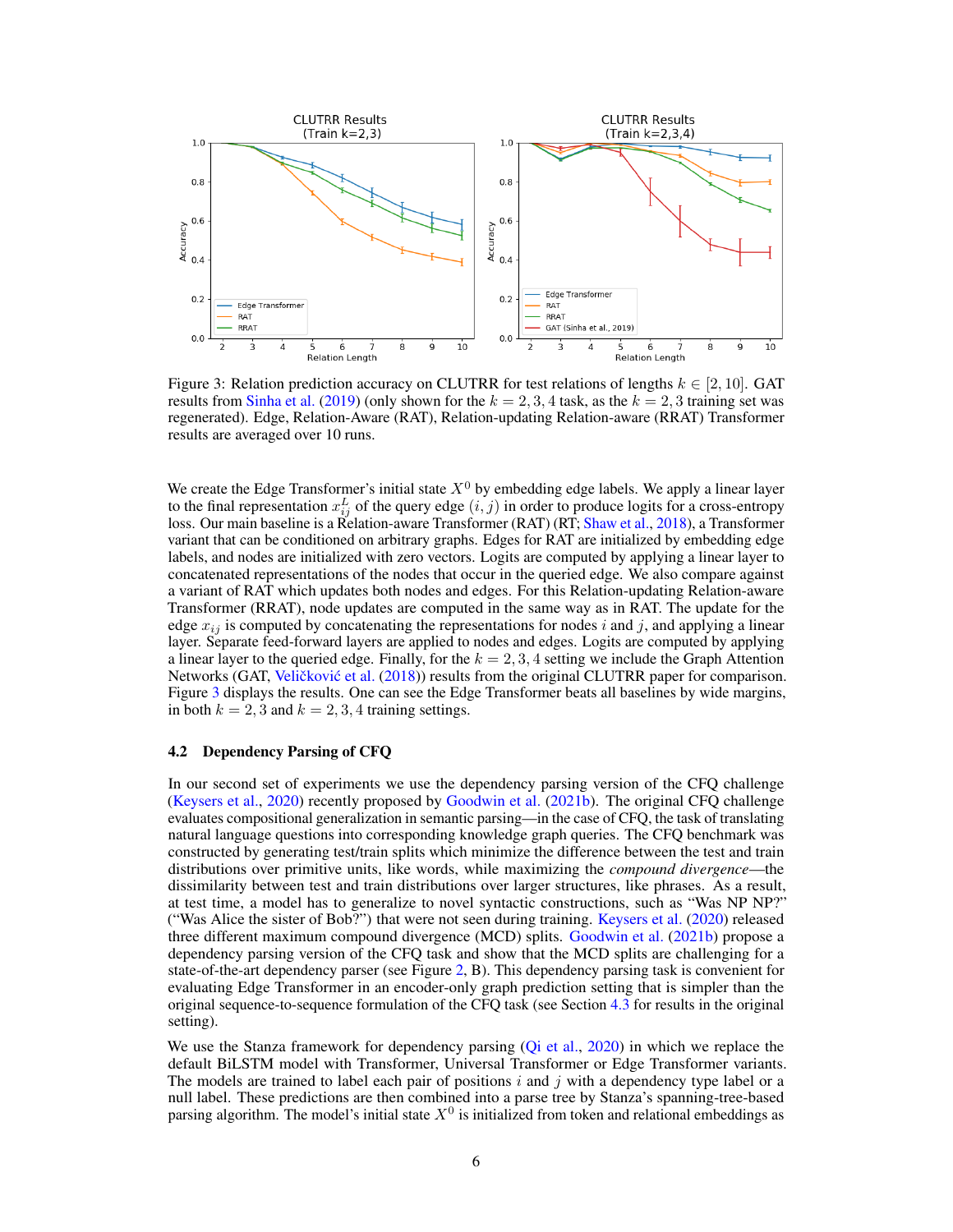<span id="page-6-1"></span>Table 2: Dependency parsing accuracy on Compositional Freebase Queries (CFQ). EM is Exact Match accuracy, LAS is Labeled Attachment Score. BiLSTM results are from [Goodwin et al.](#page-11-6) [\(2021a\)](#page-11-6). Transformer, Universal Transformer and Edge Transformer results are averaged over 10 runs.

| Model                 | MCD <sub>1</sub> |                                                             | MCD <sub>2</sub>                       |                                                             | MCD <sub>3</sub> |              |
|-----------------------|------------------|-------------------------------------------------------------|----------------------------------------|-------------------------------------------------------------|------------------|--------------|
|                       | EM               | LAS.                                                        | EM                                     | LAS.                                                        | EM               | LAS.         |
| <b>BiLSTM</b>         |                  | $96.6 \pm 1.3$ $99.6 \pm 0.2$ $71.4 \pm 2.6$ $93.3 \pm 0.9$ |                                        |                                                             | $56.8 + 2.8$     | $90.9 + 1.0$ |
| Transformer           | $75.3 + 1.7$     |                                                             | $97.0 + 0.1$ $59.3 + 2.7$ $91.8 + 0.4$ |                                                             | $48.0 + 1.6$     | $89.4 + 0.3$ |
| Universal Transformer | $80.1 + 1.7$     | $97.8 + 0.2$                                                |                                        | $68.6 + 2.3$ $92.5 + 0.4$                                   | $59.4 + 2.0$     | $90.5 + 0.5$ |
| Edge Transformer      | $97.4 + 0.8$     |                                                             |                                        | $99.4 \pm 0.2$ $89.5 \pm 0.5$ $96.8 \pm 0.1$ $89.1 \pm 0.2$ |                  | $96.3 + 0.1$ |

described by Equation [10.](#page-3-1) For Edge Transformer, pairwise output labels between positions  $i$  and  $j$ are predicted directly from edge  $x_{ij}$ . For the baselines, these labels are obtained by passing each pair of nodes through a biaffine layer, following [Dozat and Manning](#page-10-4) [\(2017\)](#page-10-4). The training set contains approximately 100K questions.

We report the Labeled Attachment Score (LAS) that assesses partial correctness (F1) of the predicted dependency trees as well as the exact match accuracy (EM) that only takes into account completely predicted trees. As can be seen in Table [2,](#page-6-1) Edge Transformer enjoys a sizable performance advantage (17-30% EM accuracy) over all baseline models on the MCD2 and MCD3 splits. On MCD1 split both the BiLSTM and Edge Transformer achieve near-perfect performance, while the classical Transformer lags behind.

#### <span id="page-6-0"></span>4.3 Semantic Parsing of CFQ

We furthermore experiment with the original semantic parsing task from CFQ. In this task, natural language questions must be translated to knowledge graph queries in SPARQL query language (see Figure [2,](#page-3-0) C). We use the encoder-decoder version of Edge Transformer to produce the sequence of query tokens from a sequence of questions tokens.

The  $O(n^3)$  computational complexity and memory footprint of Edge Transformer pose a challenge in this round of experiments as the decoder's input size  $n$  is larger than for the other tasks (more than 100 tokens for some examples). To remedy this, we filter out training examples in which the SPARQL queries are more than 50 tokens long. Even after this filtering training an Edge Transformer model on CFQ semantic parsing requires 1-2 days of using 4 NVIDIA V100 GPUs. This makes a larger scale hyperparameter search prohibitively expensive for this model. To tune Edge Transformer, we first perform the hyperparameter search for the computationally cheaper Universal Transformer baseline which we found to outperform the vanilla Transformer in preliminary experiments. For Edge Transformer we only try a few variations on the chosen Universal Transformer configuration (see Appendix A.2 for more details). As suggested in the original CFQ paper [\(Keysers et al.,](#page-11-0) [2020\)](#page-11-0), we tune hyperparameters on the random split and keep the compositional generalization splits for testing. We reduce the size of the random split training data from  $\sim$  90K examples to  $\sim$  20K to increase the sensitivity to different hyperparameter choices. For each MCD split we report mean exact match accuracy for 30 Universal Transformer and 5 Edge Transformer runs.

The results are shown in Table [3.](#page-7-0) Edge Transformer reaches the state-of-the-art performance among the non-pretrained encoder-decoder models. It reaches  $24.67 \pm 1.27$  % average MCD accuracy that approximately 3 percentage points ahead of comparable competition. Notably, Edge Transformer also beats Universal Transformer on our filtered random split (99.08  $\pm$  0.1% vs 98.45  $\pm$  0.08 % accuracy).

# 4.4 Semantic Parsing of COGS

As our final evaluation of the ability of Edge Transformers to generalize systematically, we make use of the COGS benchmark of [Kim and Linzen](#page-11-9) [\(2020\)](#page-11-9). COGS defines a semantic parsing task from natural language sentences to linguistic denotations expressed in a logical formalism derived from that of [Reddy et al.](#page-12-8) [\(2017\)](#page-12-8). The training/test split in COGS is designed to test the ability of models to generalize from observed sentences, to sentences of greater complexity that exhibit novel combinations of primitive words and phrases. We train and test on the graph representation of the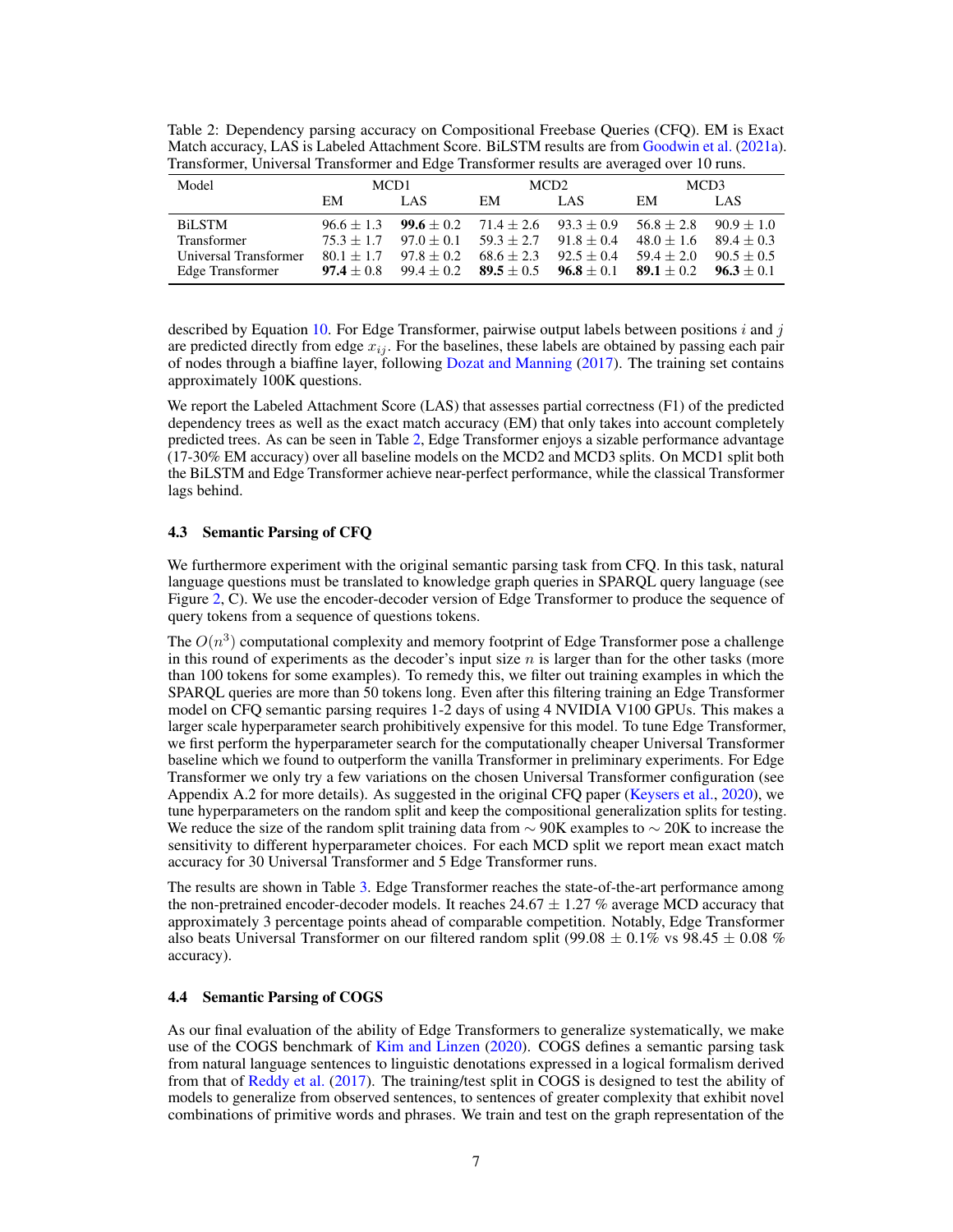<span id="page-7-0"></span>Table 3: Exact match accuracy of the produced SPARQL queries for CFQ semantic parsing experiments.  $\spadesuit$  and  $\diamondsuit$  denote results from [\(Keysers et al.,](#page-11-0) [2020\)](#page-11-2) and [\(Furrer et al.,](#page-11-2) 2020) respectively. We convert the 95% confidence intervals reported in both papers to standard errors.

| Model                                            | MCD avg.                         | MCD <sub>1</sub>                | MCD <sub>2</sub>               | MCD3                              |
|--------------------------------------------------|----------------------------------|---------------------------------|--------------------------------|-----------------------------------|
| Universal Transformer<br><b>Edge Transformer</b> | $21.26 + 1.06$<br>$24.69 + 1.27$ | $42.7 + 2.55$<br>$47.73 + 3.63$ | $9.46 + 1.2$<br>$13.14 + 2.12$ | $11.62 \pm 0.68$<br>$13.2 + 1.38$ |
| Universal Transformer <a></a>                    | $18.9 + 1.1$                     | $37.4 + 1.8$                    | $8.1 + 1.3$                    | $11.3 + 0.2$                      |
| Evolved Transformer $\diamondsuit$               | $20.8 + 0.6$                     | $42.4 + 0.8$                    | $9.3 + 0.6$                    | $10.8 + 0.2$                      |
| T5-small $\diamond$                              | $21.4 + 1.2$                     | $42.5 + 2.1$                    | $11.2 + 1.2$                   | $10.6 \pm 0.3$                    |

<span id="page-7-1"></span>Table 4: Top section: graph prediction accuracy for Edge Transformer and comparable graph prediction Transformer results by [Ontanón et al.](#page-11-8) [\(2021\)](#page-11-8) (marked by  $\diamondsuit$ ). Bottom section: best COGS results by [Akyürek et al.](#page-10-5) [\(2021\)](#page-10-6) ( $\spadesuit$ ) and [Csordás et al.](#page-10-6) (2021) ( $\clubsuit$ ) obtained by predicting semantic parses as sequences of tokens.

| Model                                                    | Generalization Accuracy |
|----------------------------------------------------------|-------------------------|
| <b>Edge Transformer</b>                                  | $87.4 + 0.4$            |
| Universal Transformer - Attention Decoder $\diamondsuit$ | 78.4                    |
| LSTM+Lex $\spadesuit$                                    | $82 + 1$ .              |
| Transformer &                                            | $81 + 0.01$             |

COGS semantic parses provided by [Ontanón et al.](#page-11-8) [\(2021\)](#page-11-8). The nodes in these semantic graphs are input tokens that are labeled with word-level category information, for example, semantic role and part-of-speech. The edges connect some pairs of nodes to indicate parent-child dependencies between them, similar to a dependency parse (see Figure [2,](#page-3-0)D). The Edge Transformer model predicts node labels for token i by applying several linear layers (one for each label type) to self-edges  $x_{ii}$ . For edge labels, each node has a unique parent (for nodes with no parent, we follow [Ontanón et al.](#page-11-8) [\(2021\)](#page-11-8) and treat them as being their own parent). To predict the parent of node  $i$ , we apply a linear layer to all edges  $x_{ij}$ , and take a softmax across the position axis. Hyperparameters for Edge Transformer were not tuned for this task. Instead, we used the best setting identified by [Ontanón et al.](#page-11-8) [\(2021\)](#page-11-8) for the Transformer architecture (see Appendix A.3), and default settings for the optimizer.

As can be seen from Table [4,](#page-7-1) Edge Transformers exhibits a state-of-the-art performance of 87.4  $\pm$ 0.4 % on COGS, outperforming the baseline graph prediction models from [\(Ontanón et al.,](#page-11-8) [2021\)](#page-11-8) by 9 percentage points on this challenging task. This performance is also higher than what is reported in the literature for the original sequence prediction version of the COGS task, including 82% accuracy of the lexicon-equipped LSTM (LSTM+Lex by [Akyürek et al.](#page-10-5) [\(2021\)](#page-10-5)) and 81% accuracy of the carefully initialized Transformer model [\(Csordás et al.,](#page-10-6) [2021\)](#page-10-6).

#### 4.5 Ablation Experiments

To explore the performance of Edge Transformers, we experiment with several variations of the model. First, we train Edge Transformers with untied weights, using separate weights for each layer, as is usually done with classical Transformers. We refer to this variant as *untied weights*. Second, we simplify the Edge Transformer computations by computing the value  $v_{ilj}$  for each triangle  $(i, l, j)$ using only the edge  $(i, l)$  instead of using both edges  $(i, l)$  and  $(l, j)$ . This is equivalent to replacing Equation [8](#page-2-2) with  $v_{i l j} = V^1 x_{i l}$ . We will refer to this condition as *value ablation*. Third and finally, we use a key vector  $k_{ij} = W^k x_{ij}$  instead of  $k_{ij} = W^k x_{ij}$  for computing attention scores in Equation [5.](#page-2-3) We call this condition *attention ablation*.

We compare our base model to the above variants on the CLUTRR task, the MCD3 split of the CFQ dependency parsing task and on the COGS task. In CLUTTR experiments we rerun the hyperparameters for each ablated model, whereas in other experiments we keep the same hyperparameters as for base Edge Transformer. Table [5](#page-8-0) shows results for CLUTRR and Table [6](#page-8-1) shows results for CFQ and COGS. One can see that value ablation consistently leads to worse performance on CLUTRR and CFQ dependency parsing, confirming the importance of the unification-inspired triangular updates described in Equations [5](#page-2-3)[-8](#page-2-2) and illustrated in Figure [1.](#page-2-0) Likewise, attention ablation hurts the perfor-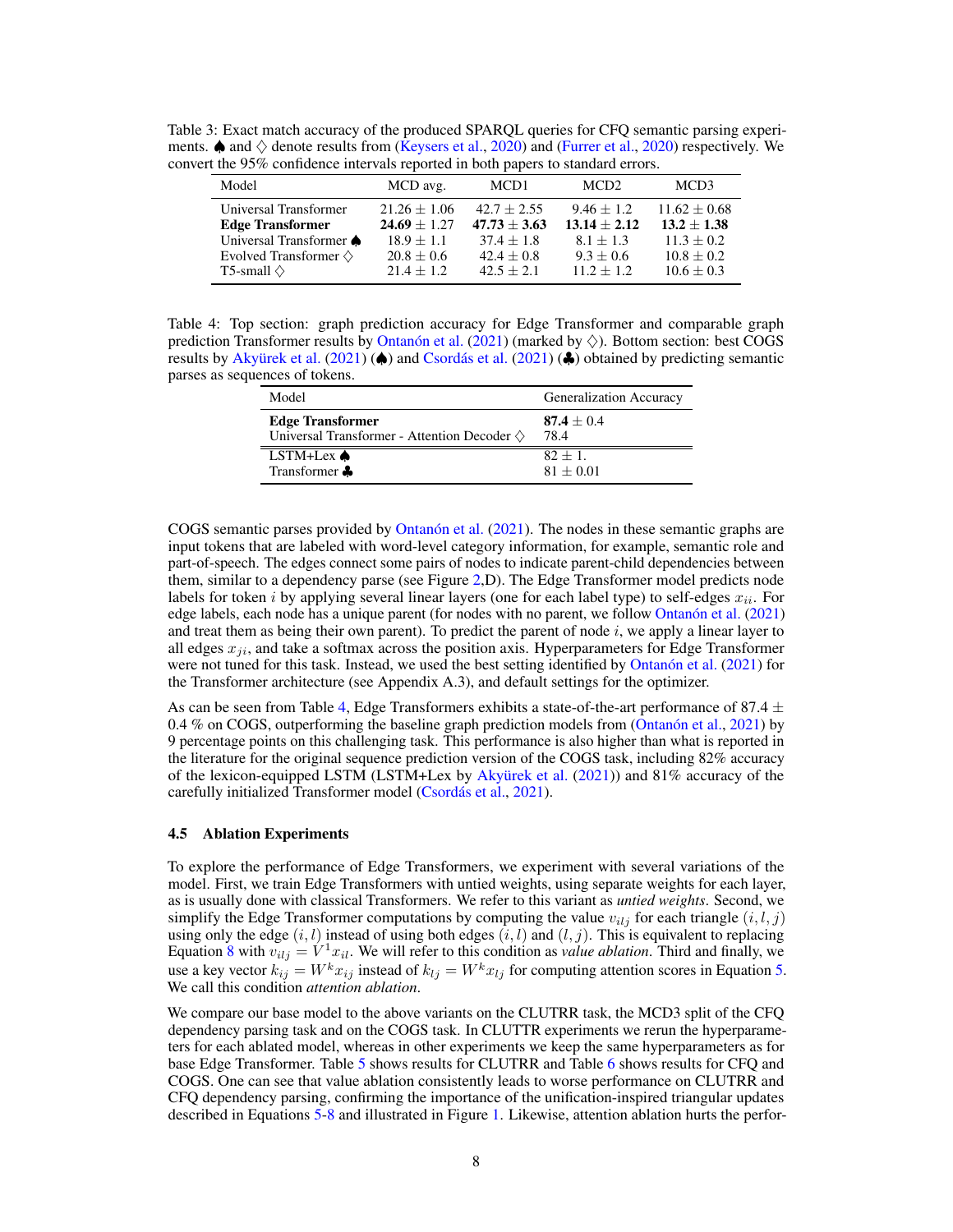|                    |                    |                |                |                | $\tilde{}$     |                |
|--------------------|--------------------|----------------|----------------|----------------|----------------|----------------|
|                    | Model              |                |                | Test k         |                |                |
|                    |                    | 6              | 7              | 8              | 9              | 10             |
| Train on $k=2,3$   | Base               | $82.0 \pm 2.0$ | $74.3 \pm 2.4$ | $66.9 \pm 2.6$ | $61.8 \pm 2.9$ | $58.1 \pm 2.8$ |
|                    | Untied weights     | $78.9 \pm 1.0$ | $71.0 \pm 1.1$ | $63.2 + 1.1$   | $58.5 \pm 1.2$ | $55.3 \pm 1.2$ |
|                    | Value ablation     | $54.4 \pm 3.4$ | $44.2 \pm 3.6$ | $36.9 \pm 3.6$ | $33.9 \pm 3.7$ | $30.7 \pm 3.6$ |
|                    | Attention ablation | $84.4 + 1.7$   | $73.1 + 2.3$   | $63.2 + 2.2$   | $56.4 + 2.1$   | $51.4 \pm 1.9$ |
| Train on $k=2,3,4$ | Base               | $98.1 \pm 0.3$ | $97.9 \pm 0.7$ | $95.3 + 1.5$   | $92.3 \pm 1.5$ | $92.1 + 1.5$   |
|                    | Untied weights     | $98.2 \pm 0.3$ | $98.2 \pm 0.3$ | $95.6 \pm 0.7$ | $93.1 \pm 1.4$ | $90.2 \pm 1.4$ |
|                    | Value ablation     | $92.6 + 1.3$   | $86.2 + 2.1$   | $82.5 \pm 3.2$ | $77.1 + 3.7$   | $75.2 + 2.7$   |
|                    | Attention ablation | $95.9 + 2.1$   | $95.2 + 2.5$   | $92.8 + 3.1$   | $89.8 + 2.9$   | $78.7 + 2.5$   |

<span id="page-8-0"></span>Table 5: Results of ablation experiments on CLUTRR. "Base" is Edge Transformer as described in Section [3.](#page-2-4) See Section [4](#page-4-1) for details on ablated model variants. Results are averaged over 10 runs.

<span id="page-8-1"></span>Table 6: Results of ablation experiments on CFQ dependency parsing and COGS graph semantic parsing. "Base" stands for the Edge Transformer as described in Section [3.](#page-2-4) See Section [4](#page-4-1) for details on ablated model variants. Results are averaged over 10 runs. EM is Exact Match accuracy, LAS is Labeled Attachment Score.

| Model              | MCD3          | COGS          |               |
|--------------------|---------------|---------------|---------------|
|                    | EM<br>LAS     |               | Gen. Accuracy |
| Base               | $89.1 + 0.2$  | $96.3 + 0.1$  | $87.4 + 0.4$  |
| Untied weights     | $37.2 + 12.4$ | $53.2 + 14.2$ | $86.3 + 0.8$  |
| Value ablation     | $84.5 + 1.1$  | $95.5 + 0.3$  | $87.8 + 0.5$  |
| Attention ablation | $88.1 + 0.7$  | $96.4 + 0.1$  | $86.3 + 0.7$  |

mance on CLUTRR and COGS. Lastly, for untying weights, there is some evidence of deterioration for the CLUTRR setting where we train on  $k = 2, 3$ , and a large effect for CFQ dependency parsing.

# 5 Related Work

Most variations of the Transformer architecture by [Vaswani et al.](#page-12-0) [\(2017\)](#page-12-0) aim to improve upon its quadratic memory and computation requirements. To this end, researchers have experimented with recurrency [\(Dai et al.,](#page-10-7) [2019\)](#page-10-7), sparse connectivity [\(Ainslie et al.,](#page-10-8) [2020\)](#page-10-8), and kernel-based approximations to attention [\(Choromanski et al.,](#page-10-9) [2021\)](#page-10-9). Most relevant here is the use of relative positional embeddings in Relation-aware Transformers proposed by [\(Shaw et al.,](#page-12-7) [2018\)](#page-12-7) and refined by [\(Dai et al.,](#page-10-7) [2019\)](#page-10-7). While this approach introduces edges to Transformers, unlike in Edge Transformers, these edges are static; that is, they do not depend on external input other than the respective edge labels.

Graph Neural Networks (GNNs; [Gori et al.,](#page-11-3) [2005;](#page-11-3) [Scarselli et al.,](#page-12-3) [2009;](#page-12-3) [Kipf and Welling,](#page-11-11) [2017\)](#page-11-11), and especially Graph Attention Networks (Veličković et al., [2018\)](#page-12-4) are closely related to Transformers, especially relation-aware variants. Unlike Transformers, GNNs operate on sparse graphs. While some GNN variants use edge features [\(Gilmer et al.,](#page-11-4) [2017;](#page-11-4) [Chen et al.,](#page-10-10) [2019\)](#page-10-10) or even compute dynamic edge states [\(Gong and Cheng,](#page-11-5) [2019\)](#page-11-5), to the best of our knowledge no GNN architecture updates edge states based on the states of other edges as we do in Equations [5](#page-2-3)[-8.](#page-2-2)

A number of studies of systematic generalization have examined the ability of neural networks to handle inputs consisting of familiar atoms that are combined in novel ways. Such research is typically conducted using carefully controlled train-test splits [\(Lake and Baroni,](#page-11-12) [2018;](#page-11-12) [Hupkes et al.,](#page-11-13) [2019;](#page-11-13) [Sinha et al.,](#page-12-5) [2019;](#page-12-5) [Bahdanau et al.,](#page-10-11) [2019;](#page-10-11) [Keysers et al.,](#page-11-0) [2020;](#page-11-0) [Kim and Linzen,](#page-11-9) [2020\)](#page-11-9). Various techniques have been used to improve generalization on some of the these benchmarks, including (but not limited to) data augmentation [\(Andreas,](#page-10-12) [2019;](#page-10-12) [Akyürek et al.,](#page-10-13) [2020\)](#page-10-13), program synthesis [\(Nye](#page-11-14) [et al.,](#page-11-14) [2020\)](#page-11-14), meta-learning [\(Lake,](#page-11-15) [2019\)](#page-11-15), and task-specific model design [\(Guo et al.,](#page-11-16) [2020\)](#page-11-16). Most relevant to our work is the Neural Theorem Proving (NTP) approach proposed by [\(Rocktäschel and](#page-12-9) [Riedel,](#page-12-9) [2017\)](#page-12-9) and developed by [\(Minervini et al.,](#page-11-17) [2020\)](#page-11-17). NTP can be described as a differentiable version of Prolog backward-chaining inference with vector embeddings for literals and predicate names. Unlike NTP, Edge Transformers do not make rules explicit; we merely provide the networks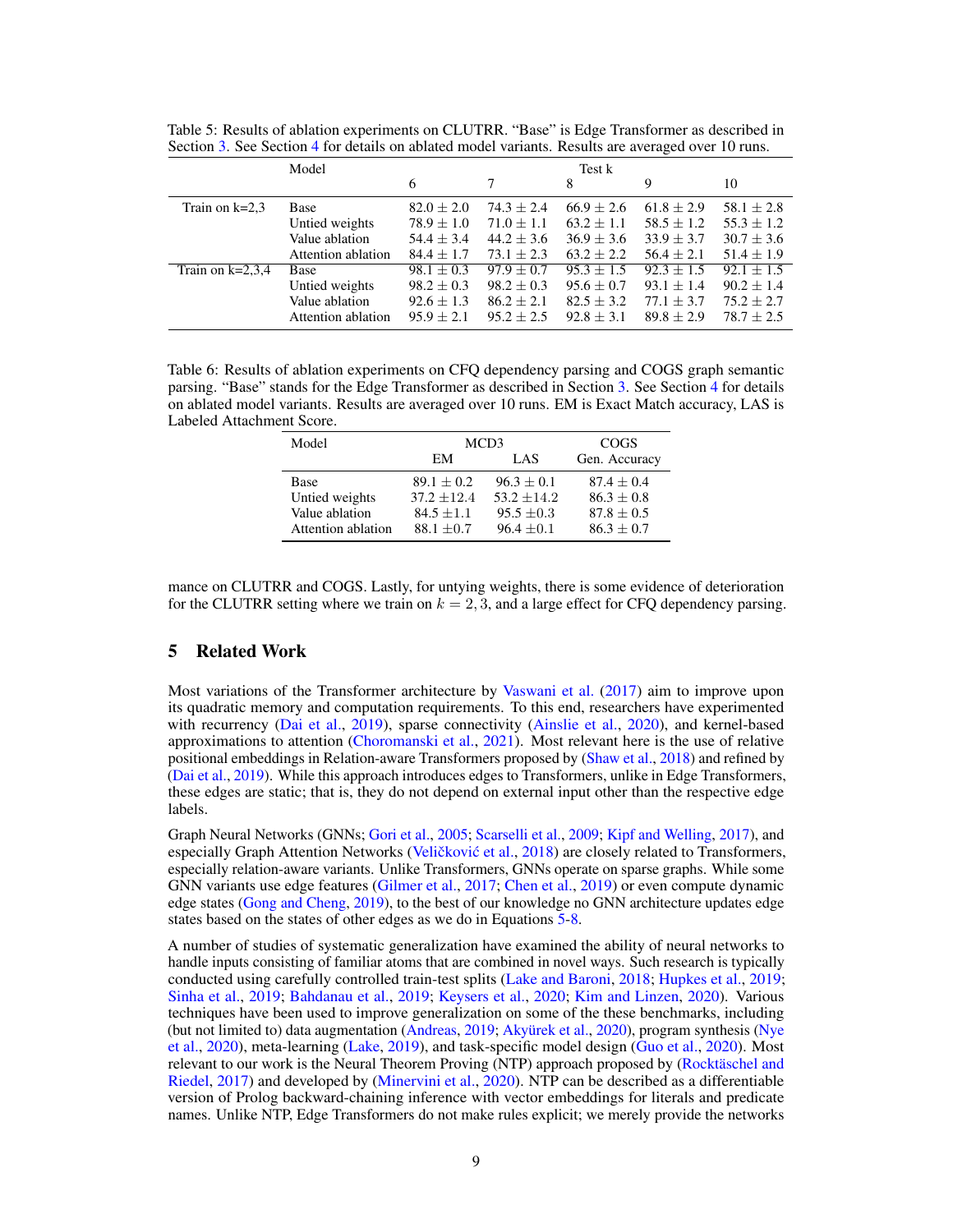with an architecture that facilitates the learning of rule-like computations by the attention mechanism. Edge Transformers remain closer to general purpose neural models such as Transformers in spirit and, as demonstrated by our CFQ and COGS experiments, can be successfully applied in the contexts where the input is not originally formulated as a knowledge graph.

Finally, the Inside-Outside autoencoder proposed by [Drozdov et al.](#page-10-14) [\(2019\)](#page-10-14) for unsupervised constituency parsing is the most similar to our work at the technical level. The Inside-Outside approach also features vector states for every pair of input nodes. However, in contrast to the Edge Transformer, the attention is restricted by the span structure of the input.

# 6 Discussion

We present the Edge Transformer, an instantiation of the idea that a neural model may benefit from an extended 3D-tensor state that more naturally accommodates relational reasoning. Our experimental results are encouraging, with clear performance margins in favor of the Edge Transformer over competitive baselines on three compositional generalization benchmarks. Our ablations experiments confirm the importance of core intuitions underlying the model design.

Edge Transformers can be seen as belonging to the line of work on neuro-symbolic architectures [\(Mao et al.,](#page-11-18) [2018;](#page-11-18) [Rocktäschel and Riedel,](#page-12-9) [2017;](#page-12-9) [Evans and Grefenstette,](#page-10-15) [2018,](#page-10-15) to name but a few). Compared to most work in the field, Edge Transformers are decidedly more neural: no logical gates or rule templates can be found in our architecture. We believe this is a promising direction for further exploration, as it allows the model to retain the key advantages of neural architectures: their generality, interchangeability and ability to learn from data.

Edge Transformer computations and memory usage scale as  $O(n^3)$  with respect to the input size n. While this makes scaling to larger inputs challenging, in our experience modern GPU hardware allows training Edge Transformers with inputs of size up to a hundred entities. One way to use Edge Transformer in applications with larger inputs is to create Edge Transformer nodes only for the most salient or important components of an input. For example, in the language modelling context these could be just the heads of noun phrases and/or just the named entities. Future work could build and pretrain on raw text hybrid models that combine both Transformer- and Edge Transformer-based processing, the latter performed only for a small subset of nodes.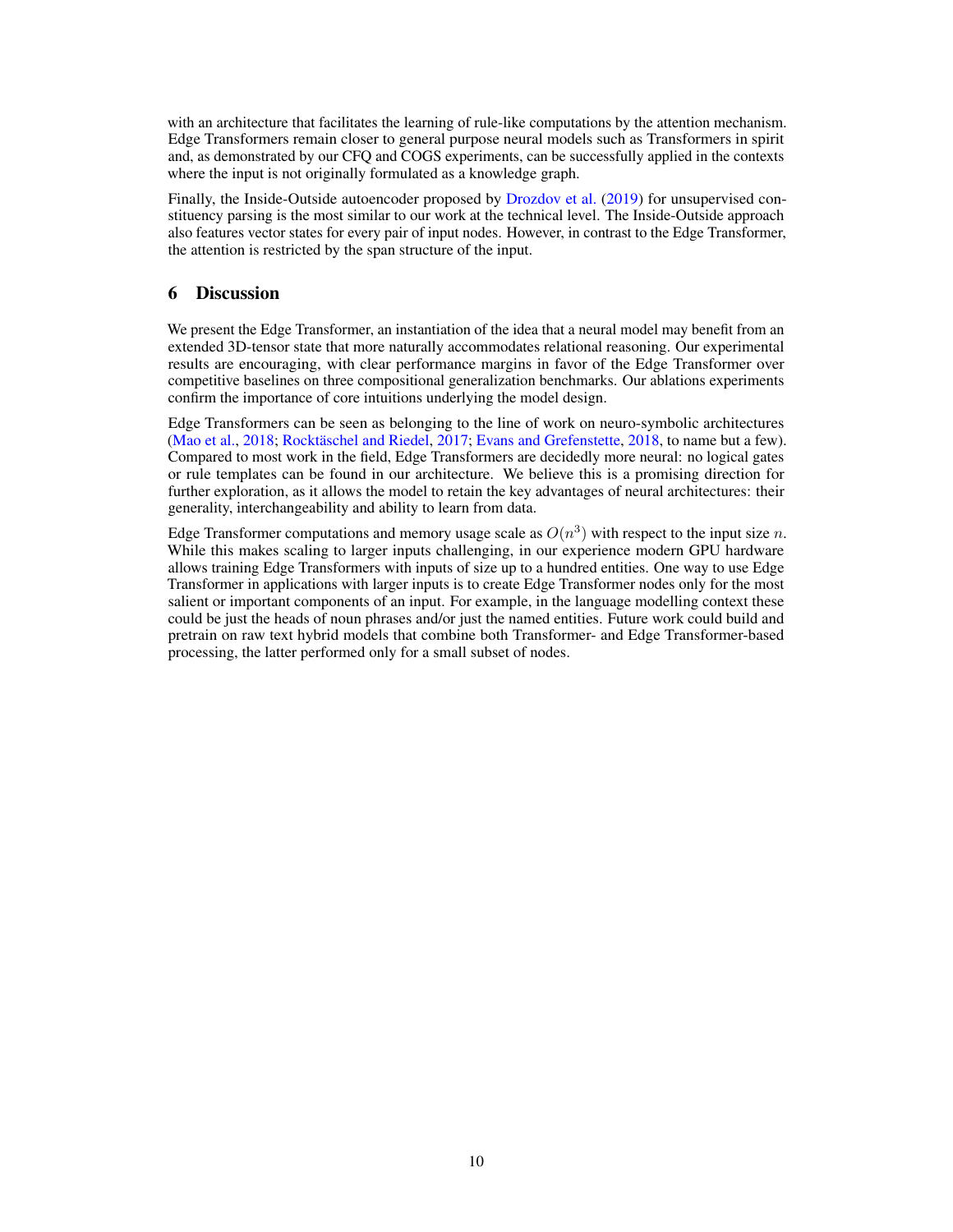### Acknowledgments and Disclosure of Funding

We gratefully acknowledge the support of NVIDIA Corporation with the donation of two Titan V GPUs used for this research.

#### References

- <span id="page-10-8"></span>Ainslie, J., Ontanon, S., Alberti, C., Cvicek, V., Fisher, Z., Pham, P., Ravula, A., Sanghai, S., Wang, Q., and Yang, L. (2020). ETC: Encoding Long and Structured Inputs in Transformers. *arXiv:2004.08483 [cs, stat]*. arXiv: 2004.08483.
- <span id="page-10-13"></span>Akyürek, E., Akyürek, A. F., and Andreas, J. (2020). Learning to Recombine and Resample Data For Compositional Generalization.
- <span id="page-10-5"></span>Akyürek, E., Akyürek, A. F., and Andreas, J. (2021). Learning to Recombine and Resample Data for Compositional Generalization. *arXiv:2010.03706 [cs]*. arXiv: 2010.03706.
- <span id="page-10-12"></span>Andreas, J. (2019). Good-Enough Compositional Data Augmentation. *arXiv:1904.09545 [cs]*. arXiv: 1904.09545.
- <span id="page-10-2"></span>Ba, J. L., Kiros, J. R., and Hinton, G. E. (2016). Layer Normalization. *arXiv:1607.06450 [cs, stat]*. arXiv: 1607.06450.
- <span id="page-10-11"></span>Bahdanau, D., Murty, S., Noukhovitch, M., Nguyen, T. H., Vries, H. d., and Courville, A. (2019). Systematic Generalization: What Is Required and Can It Be Learned? In *International Conference on Learning Representations, ICLR 2019*.
- <span id="page-10-1"></span>Carion, N., Massa, F., Synnaeve, G., Usunier, N., Kirillov, A., and Zagoruyko, S. (2020). End-to-End Object Detection with Transformers. *arXiv:2005.12872 [cs]*. arXiv: 2005.12872.
- <span id="page-10-10"></span>Chen, P., Liu, W., Hsieh, C.-Y., Chen, G., and Zhang, S. (2019). Utilizing Edge Features in Graph Neural Networks via Variational Information Maximization. *arXiv:1906.05488 [cs, stat]*. arXiv: 1906.05488.
- <span id="page-10-9"></span>Choromanski, K., Likhosherstov, V., Dohan, D., Song, X., Gane, A., Sarlos, T., Hawkins, P., Davis, J., Mohiuddin, A., Kaiser, L., Belanger, D., Colwell, L., and Weller, A. (2021). Rethinking Attention with Performers. *arXiv:2009.14794 [cs, stat]*. arXiv: 2009.14794.
- <span id="page-10-6"></span>Csordás, R., Irie, K., and Schmidhuber, J. (2021). The Devil is in the Detail: Simple Tricks Improve Systematic Generalization of Transformers. *arXiv:2108.12284 [cs]*. arXiv: 2108.12284.
- <span id="page-10-7"></span>Dai, Z., Yang, Z., Yang, Y., Carbonell, J., Le, Q. V., and Salakhutdinov, R. (2019). Transformer-XL: Attentive Language Models Beyond a Fixed-Length Context. *arXiv:1901.02860 [cs, stat]*. arXiv: 1901.02860.
- <span id="page-10-3"></span>Dehghani, M., Gouws, S., Vinyals, O., Uszkoreit, J., and Kaiser, L. (2019). Universal Transformers. *arXiv:1807.03819 [cs, stat]*. arXiv: 1807.03819.
- <span id="page-10-0"></span>Devlin, J., Chang, M.-W., Lee, K., and Toutanova, K. (2018). BERT: Pre-training of Deep Bidirectional Transformers for Language Understanding. In *Proceedings of the 2019 Conference of the North American Chapter of the Association for Computational Linguistics, NAACL 2019*.
- <span id="page-10-4"></span>Dozat, T. and Manning, C. D. (2017). Deep Biaffine Attention for Neural Dependency Parsing. *arXiv:1611.01734 [cs]*. arXiv: 1611.01734.
- <span id="page-10-14"></span>Drozdov, A., Verga, P., Chen, Y.-P., Iyyer, M., and McCallum, A. (2019). Unsupervised Labeled Parsing with Deep Inside-Outside Recursive Autoencoders. In *Proceedings of the 2019 Conference on Empirical Methods in Natural Language Processing and the 9th International Joint Conference on Natural Language Processing (EMNLP-IJCNLP)*, pages 1507–1512, Hong Kong, China. Association for Computational Linguistics.
- <span id="page-10-15"></span>Evans, R. and Grefenstette, E. (2018). Learning Explanatory Rules from Noisy Data. *arXiv:1711.04574 [cs, math]*. arXiv: 1711.04574.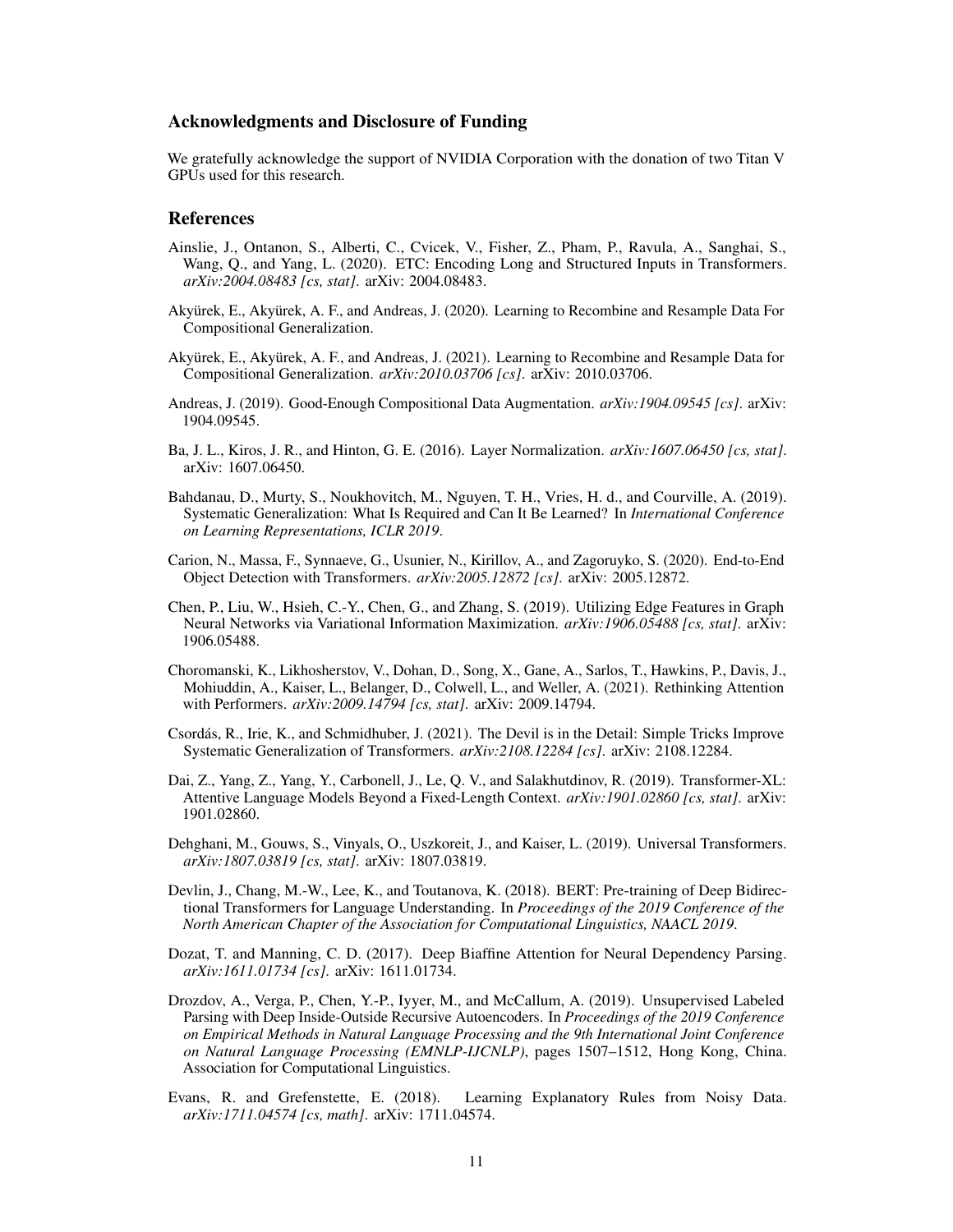- <span id="page-11-2"></span>Furrer, D., van Zee, M., Scales, N., and Schärli, N. (2020). Compositional Generalization in Semantic Parsing: Pre-training vs. Specialized Architectures. *arXiv:2007.08970 [cs]*. arXiv: 2007.08970.
- <span id="page-11-4"></span>Gilmer, J., Schoenholz, S. S., Riley, P. F., Vinyals, O., and Dahl, G. E. (2017). Neural Message Passing for Quantum Chemistry. *arXiv:1704.01212 [cs]*. arXiv: 1704.01212.
- <span id="page-11-5"></span>Gong, L. and Cheng, Q. (2019). Exploiting Edge Features in Graph Neural Networks. *arXiv:1809.02709 [cs, stat]*. arXiv: 1809.02709.
- <span id="page-11-1"></span>Gontier, N., Sinha, K., Reddy, S., and Pal, C. (2020). Measuring Systematic Generalization in Neural Proof Generation with Transformers. *arXiv:2009.14786 [cs, stat]*. arXiv: 2009.14786.
- <span id="page-11-6"></span>Goodwin, E., Reddy, S., O'Donnell, T. J., and Bahdanau, D. (2021a). Compositional generalization in dependency parsing. *arXiv preprint arXiv:2110.06843*.
- <span id="page-11-7"></span>Goodwin, E., Reddy, S., O'Donnell, T. J., and Bahdanau, D. (2021b). Compositional generalization in dependency parsing. *arXiv preprint arXiv:2110.06843*.
- <span id="page-11-3"></span>Gori, M., Monfardini, G., and Scarselli, F. (2005). A new model for learning in graph domains. In *Proceedings. 2005 IEEE International Joint Conference on Neural Networks, 2005.*, volume 2, pages 729–734 vol. 2. ISSN: 2161-4407.
- <span id="page-11-16"></span>Guo, Y., Lin, Z., Lou, J.-G., and Zhang, D. (2020). Hierarchical Poset Decoding for Compositional Generalization in Language. *arXiv:2010.07792 [cs]*. arXiv: 2010.07792.
- <span id="page-11-13"></span>Hupkes, D., Dankers, V., Mul, M., and Bruni, E. (2019). The compositionality of neural networks: integrating symbolism and connectionism. *arXiv:1908.08351 [cs, stat]*. arXiv: 1908.08351.
- <span id="page-11-0"></span>Keysers, D., Schärli, N., Scales, N., Buisman, H., Furrer, D., Kashubin, S., Momchev, N., Sinopalnikov, D., Stafiniak, L., Tihon, T., Tsarkov, D., Wang, X., van Zee, M., and Bousquet, O. (2020). Measuring Compositional Generalization: A Comprehensive Method on Realistic Data. In *International Conference on Learning Representations*. arXiv: 1912.09713.
- <span id="page-11-9"></span>Kim, N. and Linzen, T. (2020). COGS: A Compositional Generalization Challenge Based on Semantic Interpretation. In *Proceedings of the 2020 Conference on Empirical Methods in Natural Language Processing (EMNLP)*, pages 9087–9105, Online. Association for Computational Linguistics.
- <span id="page-11-11"></span>Kipf, T. N. and Welling, M. (2017). Semi-Supervised Classification with Graph Convolutional Networks. *arXiv:1609.02907 [cs, stat]*. arXiv: 1609.02907.
- <span id="page-11-15"></span>Lake, B. M. (2019). Compositional generalization through meta sequence-to-sequence learning. arXiv: 1906.05381.
- <span id="page-11-12"></span>Lake, B. M. and Baroni, M. (2018). Generalization without systematicity: On the compositional skills of sequence-to-sequence recurrent networks. In *Proceedings of the 36th International Conference on Machine Learning*. arXiv: 1711.00350.
- <span id="page-11-18"></span>Mao, J., Gan, C., Kohli, P., Tenenbaum, J. B., and Wu, J. (2018). The Neuro-Symbolic Concept Learner: Interpreting Scenes, Words, and Sentences From Natural Supervision. In *International Conference on Learning Representations, ICLR 2019*.
- <span id="page-11-17"></span>Minervini, P., Riedel, S., Stenetorp, P., Grefenstette, E., and Rocktäschel, T. (2020). Learning Reasoning Strategies in End-to-End Differentiable Proving. *arXiv:2007.06477 [cs]*. arXiv: 2007.06477.
- <span id="page-11-14"></span>Nye, M. I., Solar-Lezama, A., Tenenbaum, J. B., and Lake, B. M. (2020). Learning Compositional Rules via Neural Program Synthesis. *arXiv:2003.05562 [cs]*. arXiv: 2003.05562.
- <span id="page-11-8"></span>Ontanón, S., Ainslie, J., Cvicek, V., and Fisher, Z. (2021). Making transformers solve compositional tasks. *arXiv preprint arXiv:2108.04378*.
- <span id="page-11-10"></span>Qi, P., Zhang, Y., Zhang, Y., Bolton, J., and Manning, C. D. (2020). Stanza: A Python Natural Language Processing Toolkit for Many Human Languages. *arXiv:2003.07082 [cs]*. arXiv: 2003.07082.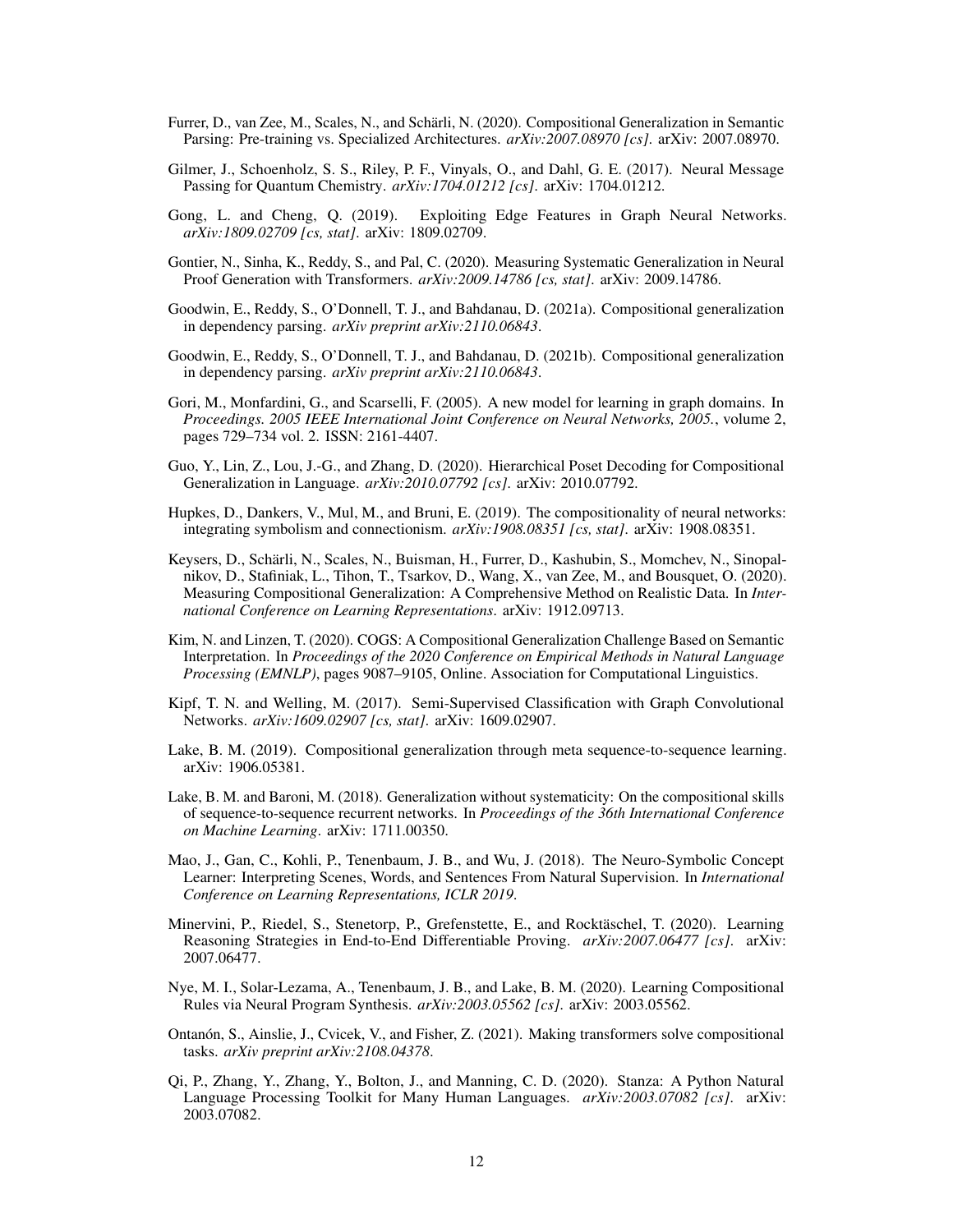- <span id="page-12-1"></span>Raffel, C., Shazeer, N., Roberts, A., Lee, K., Narang, S., Matena, M., Zhou, Y., Li, W., and Liu, P. J. (2020). Exploring the Limits of Transfer Learning with a Unified Text-to-Text Transformer. *Journal of Machine Learning Research*, 21(140):1–67.
- <span id="page-12-8"></span>Reddy, S., Täckström, O., Petrov, S., Steedman, M., and Lapata, M. (2017). Universal semantic parsing. In *Proceedings of the 2017 Conference on Empirical Methods in Natural Language Processing (EMNLP)*, Copenhagen, Denmark.
- <span id="page-12-9"></span>Rocktäschel, T. and Riedel, S. (2017). End-to-end Differentiable Proving. *arXiv preprint arXiv:1705.11040*.
- <span id="page-12-3"></span>Scarselli, F., Gori, M., Tsoi, A. C., Hagenbuchner, M., and Monfardini, G. (2009). The Graph Neural Network Model. *IEEE Transactions on Neural Networks*, 20(1):61–80. Conference Name: IEEE Transactions on Neural Networks.
- <span id="page-12-7"></span>Shaw, P., Uszkoreit, J., and Vaswani, A. (2018). Self-Attention with Relative Position Representations. In *Proceedings of the 2018 Conference of the North American Chapter of the Association for Computational Linguistics: Human Language Technologies, Volume 2 (Short Papers)*, pages 464–468, New Orleans, Louisiana. Association for Computational Linguistics.
- <span id="page-12-5"></span>Sinha, K., Sodhani, S., Dong, J., Pineau, J., and Hamilton, W. L. (2019). CLUTRR: A Diagnostic Benchmark for Inductive Reasoning from Text. *arXiv:1908.06177 [cs, stat]*. arXiv: 1908.06177.
- <span id="page-12-6"></span>Sinha, K., Sodhani, S., Pineau, J., and Hamilton, W. L. (2020). GraphLog: A Benchmark for Measuring Logical Generalization in Graph Neural Networks.
- <span id="page-12-2"></span>Tsarkov, D., Tihon, T., Scales, N., Momchev, N., Sinopalnikov, D., and Schärli, N. (2020). \*-CFQ: Analyzing the Scalability of Machine Learning on a Compositional Task. *arXiv:2012.08266 [cs]*. arXiv: 2012.08266.
- <span id="page-12-0"></span>Vaswani, A., Shazeer, N., Parmar, N., Uszkoreit, J., Jones, L., Gomez, A. N., Kaiser, L., and Polosukhin, I. (2017). Attention Is All You Need. In *Advances in Neural Information Processing Systems 30: Annual Conference on Neural Information Processing Systems 2017*. arXiv: 1706.03762.
- <span id="page-12-4"></span>Veličković, P., Cucurull, G., Casanova, A., Romero, A., Liò, P., and Bengio, Y. (2018). Graph Attention Networks. *arXiv:1710.10903 [cs, stat]*. arXiv: 1710.10903.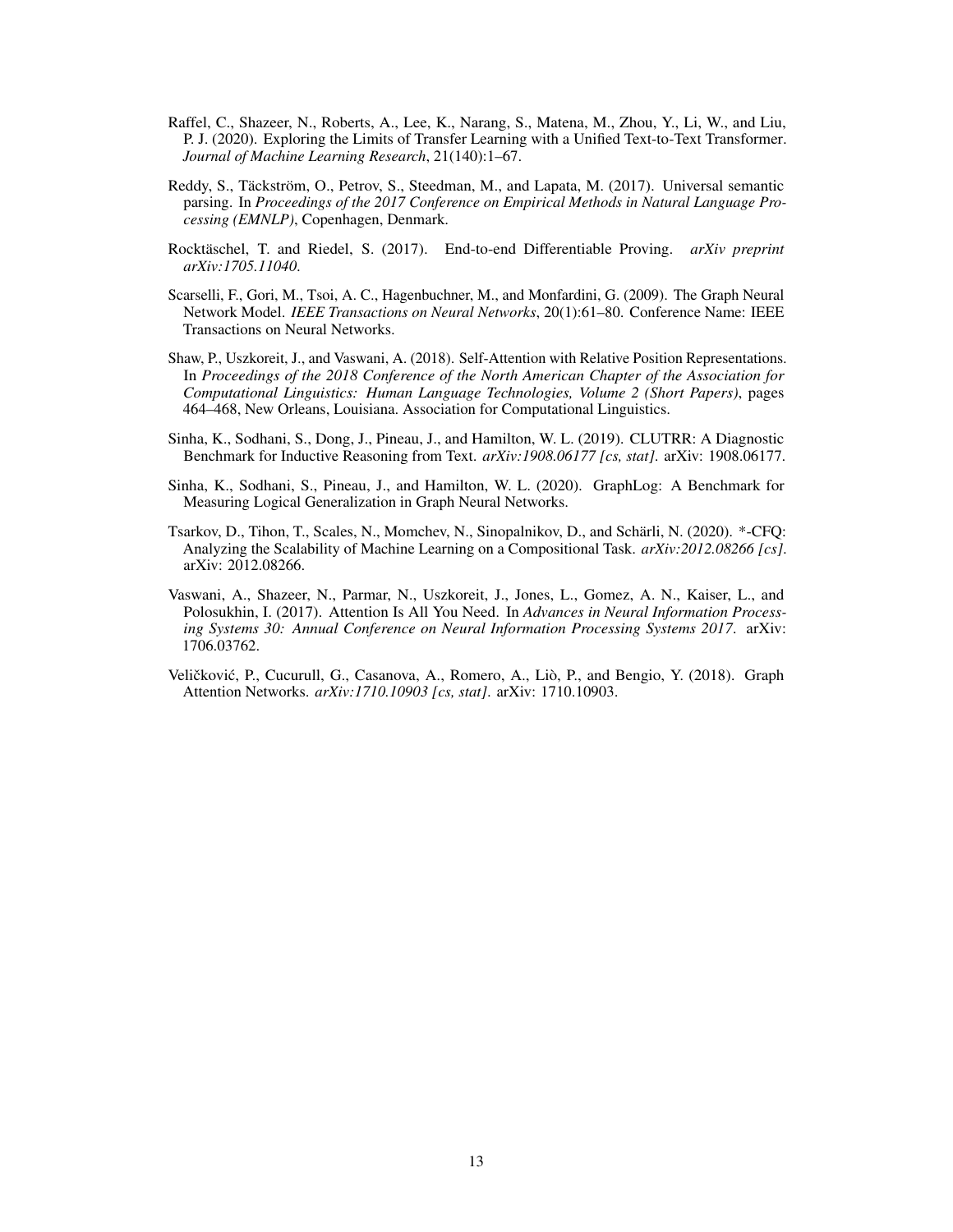# A Additional Experiment Details

# A.1 CLUTTR and CFQ Dependency Parsing

The experiments were performed using a cluster of 12 GPUs (2 24GB, 2 12GB, 8 11GB). A single training run on CFQ or CLUTRR requires less than 30 minutes on a single GPU. Hyperparameters were selected using grid search. For both the Edge Transformer and (Relation-aware) Transformer models, hyperparameter search was the same. The number of units were varied between 200-400; batch size between 40 and 400 (for CLUTRR) and  $5 \cdot 10^3$  and  $1 \cdot 10^4$  words (for CFQ). Learning rates varied between  $1 \cdot 10^{-4}$  and  $2 \cdot 10^{-3}$ , and the number of heads varied from between 4 and 8. For Transformer models, the number of layers varied from 5 to 8. For Edge Transformer models, the number of layers was varied from 6 to 8.

Hyperparameters for CLUTRR (for ET, baselines, and ablations) were optimized on the  $k = 2, 3$  task, and fixed for the  $k = 2, 3, 4$  task. For CFQ dependency parsing, hyperparameters were optimized on a 1% random subset of the official random split (Keysers et al., 2020), and fixed for the MCD splits.

# A.2 CFQ Semantic Parsing

When tuning the Universal Transformer baseline we varied the number of layers from 2 to 6, the learning rate from 0.0001 to 0.001, the batch size of 64 to 128 and the number of epochs on the 20K random split training examples from 200 to 400. The number of heads was fixed to 8. For training on MCD splits with ∼90K training examples each we divided the number of epochs by 4 to keep the total number of training steps approximately the same. We found that longer training gave better results, hence all results in the paper are obtained with 100 training epochs.

# A.3 COGS Semantic Parsing

No hyperparameter search was performed for Edge Transformer on COGS. Architecture hyperparameters for Edge Transformer were matched to those of (Ontanón et al., 2021), who tuned the number of layers, hidden dimension, feed-forward dimension, and number of heads for their Transformer architectures. Their best Transformer model has two standard layers and a separate attention head for output, giving three QK attention layers total. We therefore use three layers for Edge Transformer. Default settings were used for optimizer hyperparameters.

# **Checklist**

- 1. For all authors...
	- (a) Do the main claims made in the abstract and introduction accurately reflect the paper's contributions and scope? [Yes]
	- (b) Did you describe the limitations of your work? [Yes] See Section 6.
	- (c) Did you discuss any potential negative societal impacts of your work? [No]
	- (d) Have you read the ethics review guidelines and ensured that your paper conforms to them? [Yes]
- 2. If you are including theoretical results...
	- (a) Did you state the full set of assumptions of all theoretical results?  $[N/A]$
	- (b) Did you include complete proofs of all theoretical results? [N/A]
- 3. If you ran experiments...
	- (a) Did you include the code, data, and instructions needed to reproduce the main experimental results (either in the supplemental material or as a URL)? [Yes]
	- (b) Did you specify all the training details (e.g., data splits, hyperparameters, how they were chosen)? [Yes]
	- (c) Did you report error bars (e.g., with respect to the random seed after running experiments multiple times)? [Yes]
	- (d) Did you include the total amount of compute and the type of resources used (e.g., type of GPUs, internal cluster, or cloud provider)? [Yes]